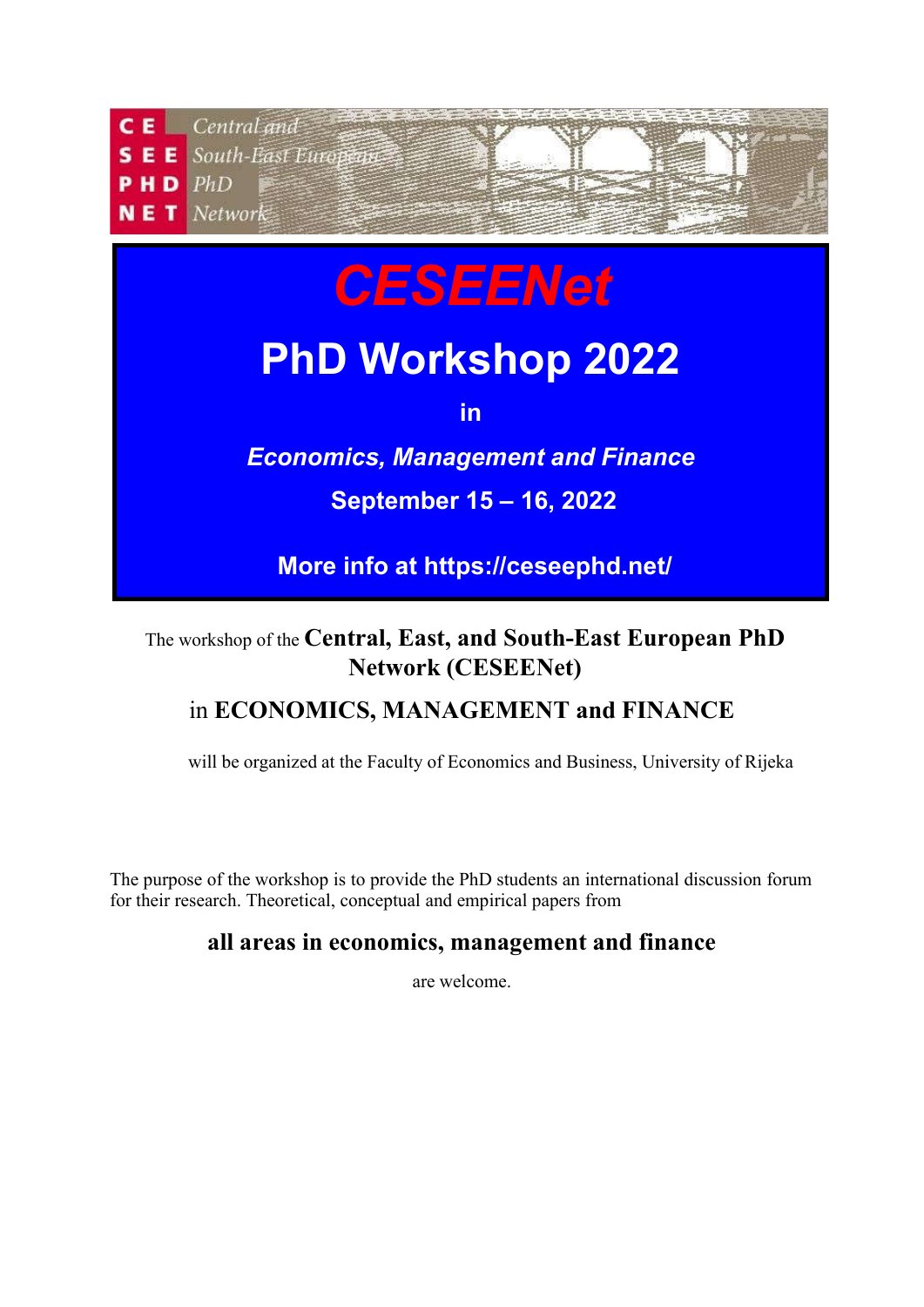The workshop is planned in a hybrid form, both onsite and online Workshop will be structured in two sessions:

- (I) Economics and Finance
- (II) Management

PhD students who want to present a paper should submit an **abstract** (300 words) as soon as possible, but no later than **July 18, 2022**. The acceptance letter will be sent to the corresponding author within *by the end of July*. Authors of accepted abstracts will be asked to prepare the final paper for presentation at the Conference.

#### **WORKSHOP ORGANIZATION**

PhD students will have two opportunities to present their research at the PhD Workshop:

#### **(A) Presentation of a research paper:**

Each paper will be presented by the author(s) (20 minutes). In addition, a discussant will review and discuss the paper  $(5 - 10 \text{ minutes})$ .

#### **(B) Presentation of a PhD research proposal:**

The PhD students have the opportunity to present their research in progress at the workshop in order to get feedback from peers and senior researchers. Two sessions will be organized: (a) early stage proposals and (b) advanced stage proposals. Each proposal will be presented by the author(s) (20 minutes).

#### Content of the proposal:

The proposal has to consist of the following parts:

- 1. Motivation of the topic; the ensuing research problem and research questions
- 2. Overview of the relevant literature
- 3. What is the gap you address in your study and why is it important to provide an answer to this research question?
- 4. What is the contribution of your study to the relevant literature?
- 5. Theory and hypotheses/research questions development Explain the theoretical framework and develop the hypotheses/the research questions
- 6. Methodology Which method do you use to answer the research questions: qualitative, quantitative, mixed methods? Is you approach deductive or inductive?
- 7. List of references that have been used in this paper  $[APA 6<sup>th</sup> style]$

When you present a research paper/proposal, a copy must be submitted by **September 2, 2022**.

#### **LOCATION**

The workshop will be held at the premises of the **Faculty of Economics and Business,University of Rijeka – https://www.efri.uniri.hr/en**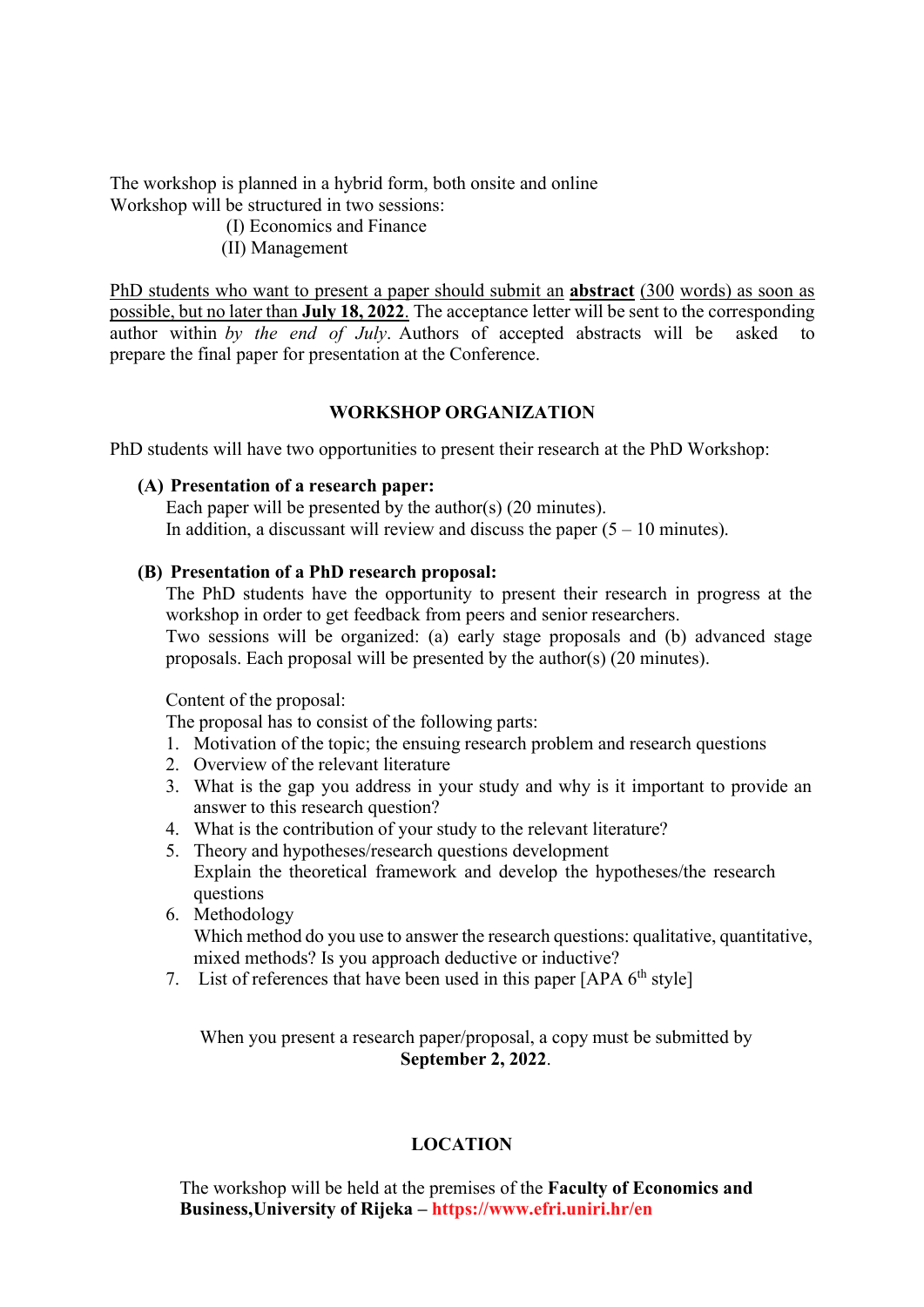### **IMPORTANT DEADLINES**

| <b>JULY 18, 2022</b>     | Abstract submission (via email to: ceseenet.conf@efri.hr)                       |
|--------------------------|---------------------------------------------------------------------------------|
| <b>SEPTEMBER 2, 2022</b> | PAPER/Proposal (.pdf or .doc) submission via e-mail to<br>ceseenet.conf@efri.hr |
|                          | <b>SEPTEMBER 10, 2022</b> Final program available at (https://ceseephd.net/)    |

### **Organizing Committee**

- Prof. Alen Host, Faculty of Economics and Business, University of Rijeka
- Prof. Saša Žiković, Faculty of Economics and Business, University of Rijeka
- Ass. prof. Vinko Zaninović, Faculty of Economics and Business, University of Rijeka

#### **Program Committee**

|                                             | Prof. Moyses Sidiropoulos        |
|---------------------------------------------|----------------------------------|
| Aristotle University of Thessaloniki        | Prof. Thanassis Kazanas          |
|                                             | Prof. Monica Silaghi             |
| Babes-Bolyai University, Cluj               | Deputy: Prof. Ovidiu Moisecu     |
|                                             |                                  |
| Ca'Foscari University of Venice             | Prof. Francesco Zirpoli          |
|                                             |                                  |
| Corvinus University of Budapest             | Prof. Julianna Faludi            |
|                                             | Prof. Stanislaw Popek            |
| <b>Cracow University of Economics</b>       | Prof. Adam Sagan                 |
|                                             |                                  |
| Ivan Franko National University of Lviv     | Prof. Maksym Vavrin              |
|                                             |                                  |
| <b>Odessa National Economics University</b> | Prof. Dr. Anatoliy Kovalev       |
|                                             |                                  |
| Plovdiv University                          | Prof. Yulia Dzhabarova           |
|                                             |                                  |
| Sofia University                            | Prof. Atanas Georgiev            |
| Taras Shevchenko National University of     | Prof. Ganna Kharlamova           |
| Kyiv                                        | Deputy: Prof. Oleksandr Chernyak |
|                                             |                                  |
| University of Banja Luka                    | Prof. Tajana Serdar Raković      |
|                                             |                                  |
| University of Belgrade                      | Prof. Saša Ranđelović            |
|                                             |                                  |
| University of Brno                          | Prof. Rostislav Staněk           |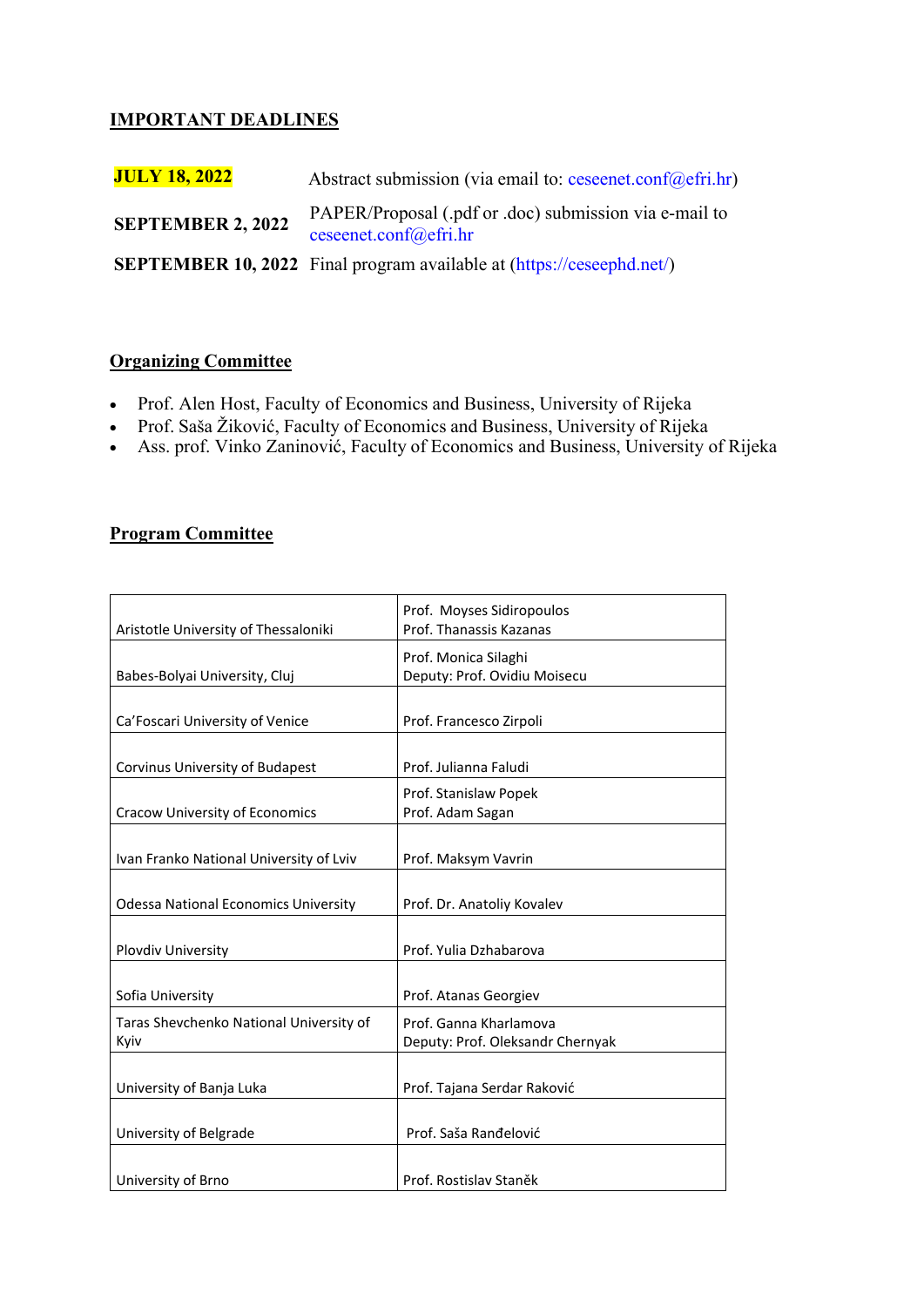| University of Bucharest                                                              | Prof. Anka Bogdan                                      |
|--------------------------------------------------------------------------------------|--------------------------------------------------------|
| University of Economics Varna                                                        | Prof. Veselin Hadzhiev; Stoyan Georgiev                |
| University of Economics, Bratislava                                                  | Prof. Anetta Caplanova                                 |
| University of Economics, Prague, Faculty of<br><b>Business Administration</b>        | Prof. Martin Lukes                                     |
| University of Economics, Prague, Faculty of<br>Management                            | Prof. Tomas Kincl                                      |
| University of Graz                                                                   | Prof. Georg Schneider                                  |
| University of Klagenfurt                                                             | Prof. Dmitri Blüschke<br>Deputy: Prof. Stephan Leitner |
| University of Ljubljana                                                              | Prof. Mateja Drnovsek                                  |
| University of Maribor                                                                | Prof. Klavdij Logožar                                  |
| University of Pecs                                                                   | Prof. Monika Galambosne Tiszberger                     |
| University of Rijeka, Faculty of Economics<br>and Business                           | Prof. Vinko Zaninović                                  |
| University of Rijeka, Faculty of Tourism and<br><b>Hospitality Management</b>        | Prof. Helga MASKARIN RIBARIC                           |
| University of Sarajevo                                                               | Prof. Vesna Babic-Hodovic                              |
| University of Split                                                                  | Prof. Zdravka Aljinović                                |
| University of Warsaw                                                                 | Prof. Marzena Starnawska                               |
| University of Vienna                                                                 | Prof. Josef Windsperger                                |
| University of Zagreb                                                                 | Prof. Darko Prebezac                                   |
| Warsaw School of Economics                                                           | Prof. Alina Szypulewska-Porczyńska                     |
| West University of Timisoara                                                         | Prof. Bogdan Dima                                      |
| Nicolaus Copernicus in Toruń                                                         | Prof. Magdalena Osinska                                |
| <b>Tashkent State University of Economics</b>                                        | Prof. Ludmila Muradova                                 |
| Ss. Cyril and Methodius University in<br>Skopje, Faculty of Economics - Skopje       | Prof. Nikola Levkov                                    |
| University of Nis, Faculty of Economics                                              | Prof. Danijela Stošić                                  |
| Bahçeşehir University, Faculty of Economics<br>and Administrative Sciences, Istanbul | Prof. Yavuz Günalay                                    |